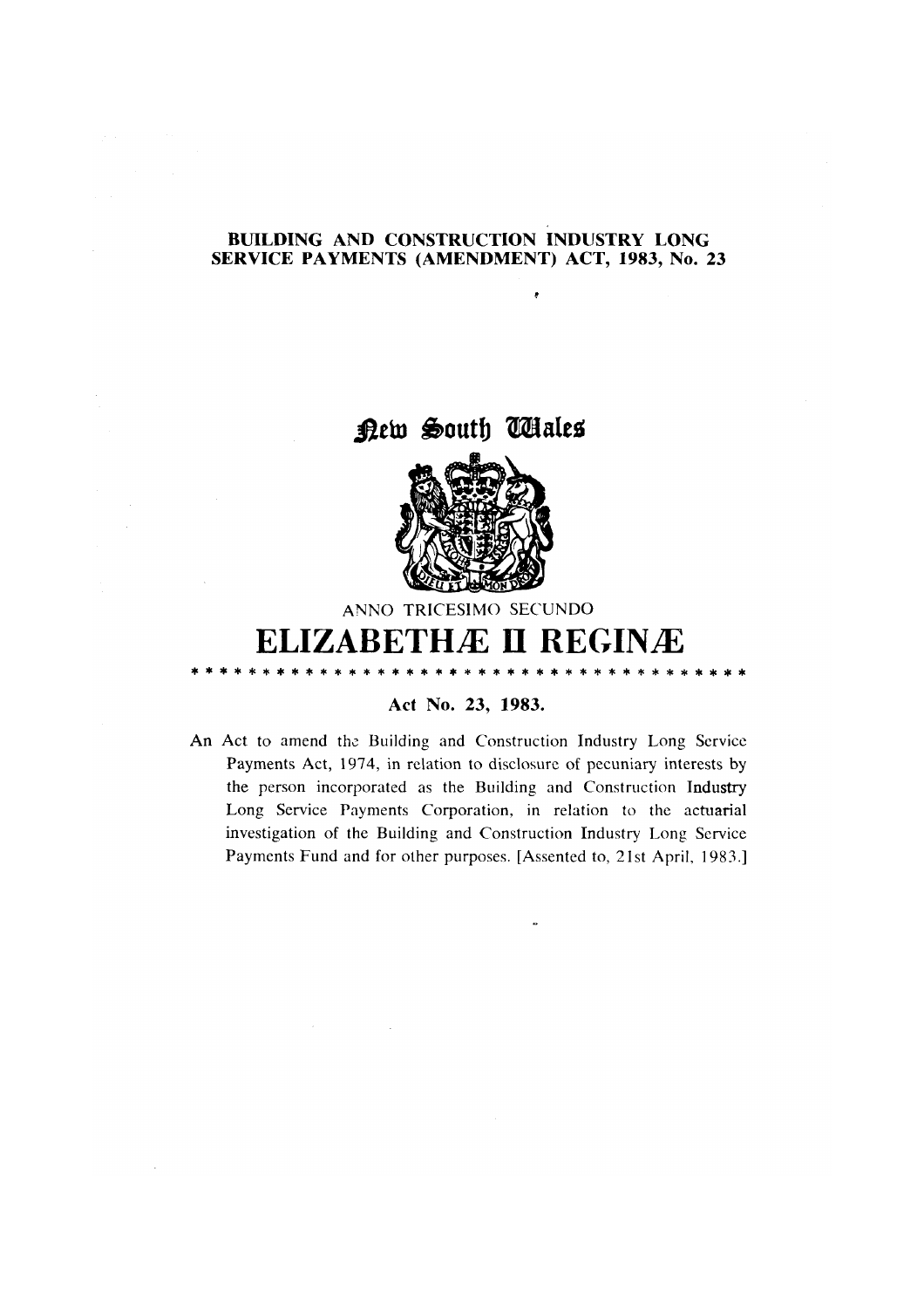the second complete process of the process of

Building and Construction Industry Long Service Payments (Amendment).

BE it enacted by the Queen's Most Excellent Majesty, by and with the advice and consent of the Legislative Council and Legislative Assembly of New South Wales in Parliament assembled, and by the authority of the same, as follows:-

#### Short title.

1. This Act may be cited as the "Building and Construction Industry Long Service Payments (Amendment) Act, 1983".

#### Amendment of Act No. 98, 1974.

 $\mathcal{L}_{\mathrm{eff}}$ 

2. The Building and Construction Industry Long Service Payments Act, 1974, is amended in the manner set forth in Schedule 1.

#### SCHEDULE 1.

 $(Sec. 2.)$ 

AMENDMENTS TO THE BUILDING AND CONSTRUCTION INDUSTRY LONG SERVICE PAYMENTS ACT, 1974.

 $(1)$  Section 4B-

 $\frac{1}{2\pi\epsilon_0} \frac{1}{\sqrt{2\pi\epsilon_0}}$ 

After section  $4A$ , insert: $\_\_$ 

#### Disclosure of pecuniary interests and other matters by Corporation.

4B. The regulations may make provision for or with respect to-

- (a) the disclosure by the person incorporated as the Corporation of all or any of the following pecuniary interests or other matters:-
	- (i) real or personal property;

 $\overline{2}$ 

计广场字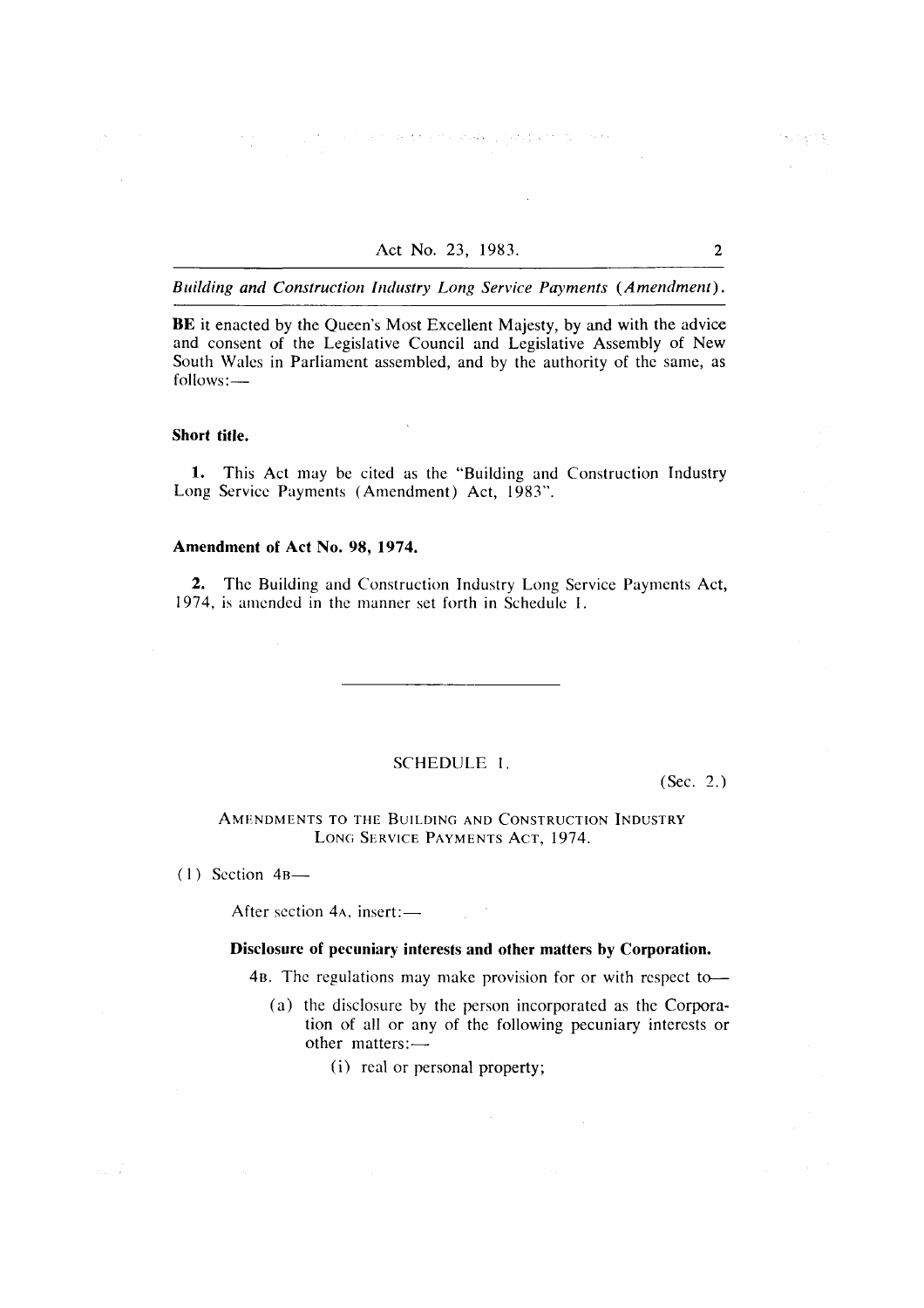Building and Construction Industry Long Service Payments (Amendment).

#### SCHEDULE 1-continued.

AMENDMENTS TO THE BUILDING AND CONSTRUCTION INDUSTRY LONG SERVICE PAYMENTS ACT, 1974-continued.

- (ii) income:
- $(iii)$  gifts;
- (iv) financial or other contributions to any travel;
- (v) shareholdings or other beneficial interests in corporations;
- (vi) partnerships:
- (vii) trusts;
- (viii) positions (whether remunerated or not) held in, or membership of, corporations, trade unions, professional associations or other organisations or associations:
	- (ix) occupations, trades, professions or vocations;
	- $(x)$  debts:
	- (xi) payments of money or transfers of property to relatives or other persons by, or under arrangements made by, the person;
- (xii) any other direct or indirect benefits, advantages or liabilities, whether pecuniary or not, of a kind specified in the regulations;
- (b) prescribing the manner in which, and the times at which, pecuniary interests or other matters shall be disclosed and providing for the verification by statutory declaration or otherwise of any such disclosure; and
- (c) the compilation and maintenance of registers of pecuniary interests or other matters disclosed by that person and the inspection and publication of any such register.

 $\overline{\mathbf{3}}$